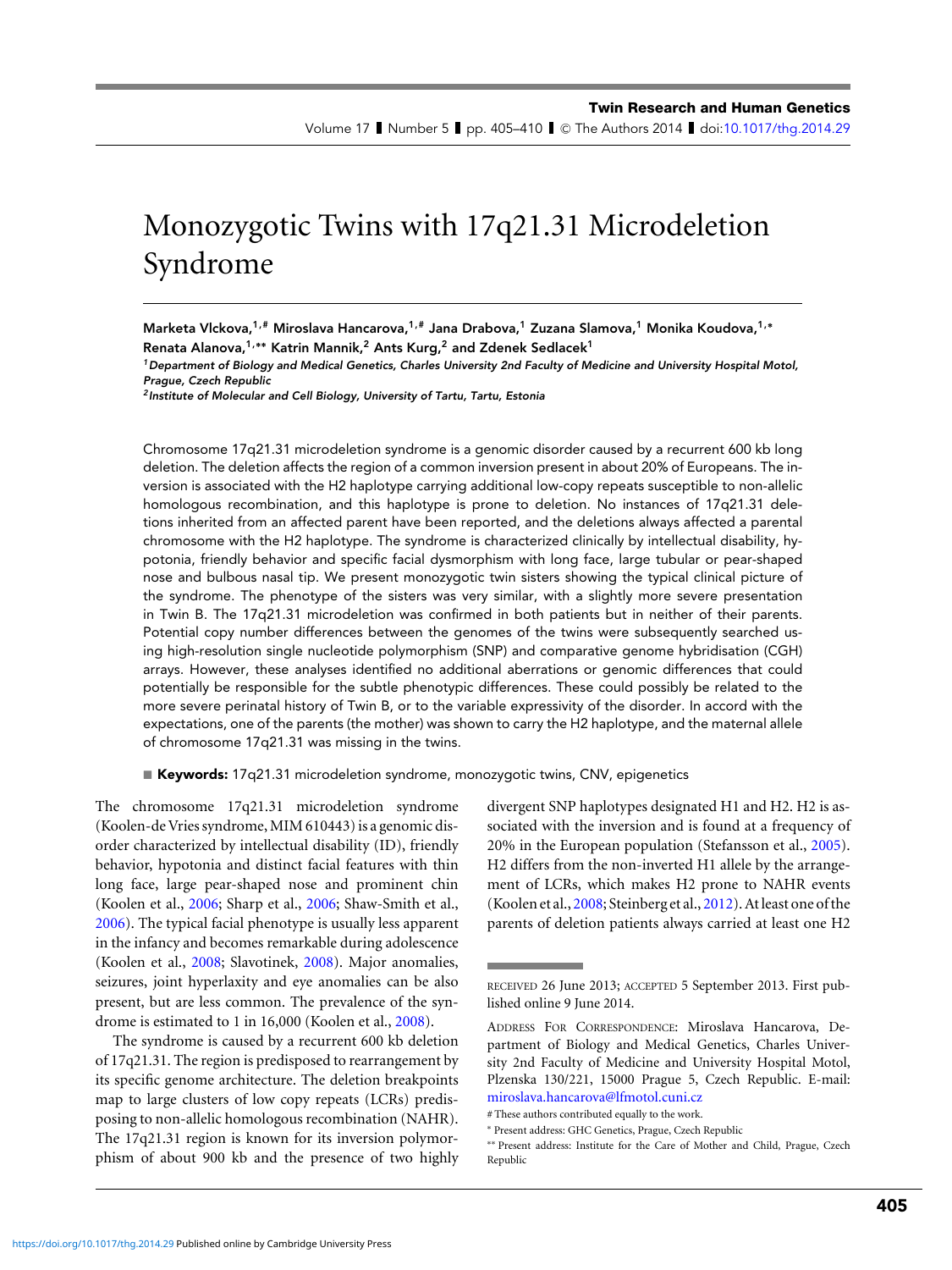allele, which seems to be necessary for the deletion formation. The deletion encompasses several genes, among which haploinsufficiency of*KANSL1*has recently been shown to be responsible for the syndrome (Koolen et al., [2012b;](#page-4-0) Zollino et al., [2012\)](#page-5-0).

Herein we present the first report of monozygotic twins carrying the 17q21.31 microdeletion and showing only slightly different phenotypes. Analysis on high-resolution arrays did not reveal any genetic differences between the twins. The subtle clinical differences can probably be explained by different perinatal history of the twins or by the variable expressivity of the disorder.

# Materials and Methods

## **Patients**

The girls were born from a twin pregnancy to healthy, nonconsanguineous parents of Czech origin. The age of the mother and father were 22 and 25 years, respectively. The delivery was in the 38th week of gestation by cesarean section due to hypoxia in Twin B.

Twin A was born with a weight of 1980 g and length of 43 cm (both below the 3rd centile). The Apgar score was 3-7-7 (Apgar, [1953\)](#page-4-0). Partial exchange transfusion had to be administered due to polyglobulia and hyperviscosity syndrome. The newborn suffered from left-side hypotonic hydronephrosis with reflux. Twin B was born with a weight of 1910 g and length of 43 cm (both below the 3rd centile). The Apgar score was 3-7-7. Perinatal hypoxia followed by intracranial hemorrhage occurred during the delivery. Right-side hydronephrosis, strabismus and horizontal nystagmus were noted in the newborn.

Postaxial polydactyly of toes and fingers, congenital hip dysplasia, delay in motor milestones and speech delay were observed in both twins. Psychological examination at the age of 10 years showed moderate ID in both twins, but Twin A performed slightly better than Twin B (Twin A was assessed as functioning in the upper range of moderate ID and being slightly more diligent and adaptable, and less anxious). At the examination at 19 years of age both twins had disproportionately short stature (Twin A 153.3 cm, the 1st centile; Twin B 157.7 cm, the 6th centile) with shortening of upper and lower limbs, thoracic hyperkyphosis, low-pitched voice and similar facial ex-pression [\(Figure 1\)](#page-2-0), and with very long, thin and coarse face, coarse hair, thick eyebrows, large nose, bulbous nasal tip, smooth broad philtrum, thick lips, mandibular prognathism, and hirsutism. Twin A had a high palate. Twin B had wide-spaced teeth and diastema, and slightly more coarse facial features compared to Twin A. However, especially with respect to their age, the overall clinical picture of both twins was remarkably similar. None of them showed other symptoms often described in the 17q21.31 microdeletion syndrome, such as seizures, joint hypermobility, cleft lip/palate, heart defects, or pectus excavatum (Koolen et al., [2012b\)](#page-4-0).

### Laboratory Analyses

Informed consent for genetic analyses was obtained from the parents of the patients. Genomic DNA of both twins and the parents was extracted from blood lymphocytes using the Gentra Puregen Blood Kit (Qiagen, Hilden, Germany) according to the manufacturer's protocol. Conventional cytogenetic analysis was performed using standard G-banding. The *FMR1* gene testing used the Fragile X PCR Kit (Abbot, Abbot Park, IL, USA). The BAC array comparative genome hybridisation (CGH; BlueGnome, Cambridge, UK) analysis of Twin A was performed according to the manufacturer's instructions. The FISH analysis with the BAC clone RP11-111L23 (BlueGnome) was used to independently confirm the deletion in the twins and to test for its presence in the parents. Diagnostic alleles of single nucleotide polymorphisms (SNPs) rs1800547 (G) and rs9468 (C) and the presence of the 238 bp deletion in intron 9 of the *MAPT* gene characteristic for the H2 allele (Koolen et al., [2008\)](#page-4-0) were analysed in the family using DNA sequencing and gel electrophoresis, respectively (PCR primer sequences are available upon request). The high-resolution SNP array analysis of both twins using the HumanCytoSNP-12 BeadChip (~300 K; Illumina, San Diego, CA, USA) and direct array CGH comparison of their genomes using the Nimblegen 2.1M Whole-Genome CGH Array (Roche NimbleGen, Madison, WI, USA) were used for confirmation of monozygosity and for a more detailed analysis of potential differences in copy number variants (CNVs) in the genomes of both twins. Data were analysed using GenomeStudio (Illumina), QuantiSNP (Colella et al., [2007\)](#page-4-0) and SignalMap (Roche NimbleGen). Multiplex ligation-dependent probe amplification (MLPA) analysis was performed using custom synthetic probes and the P200 Human DNA Reference Probemix (MRC Holland, Amsterdam, The Netherlands; probe sequences are available upon request). All analyses used genome build hg18/NCBI36.

# Results

The cytogenetic analysis revealed normal female karyotypes, and the *FMR1* gene testing excluded the fragile X syndrome in both twins. The BAC array CGH analysis of Twin A identified a deletion characteristic for the 17q21.31 microdeletion syndrome with breakpoints between bases 40,740,861-41,074,265 and 41,679,148-42,178,065. The FISH analysis confirmed the deletion in both twins but in neither of their parents. The haplotype analysis revealed homozygosity for the inverted H2 allele in the mother, homozygosity for the non-inverted H1 allele in the father, and hemizygosity for H1 in both twins. Thus the deletion was *de novo* in the twins and it affected one of the maternal chromosomes 17.

The SNP array analysis confirmed the monozygosity of the twins. This high-resolution analysis found no differences in the extent of the 17q21.31 microdeletion between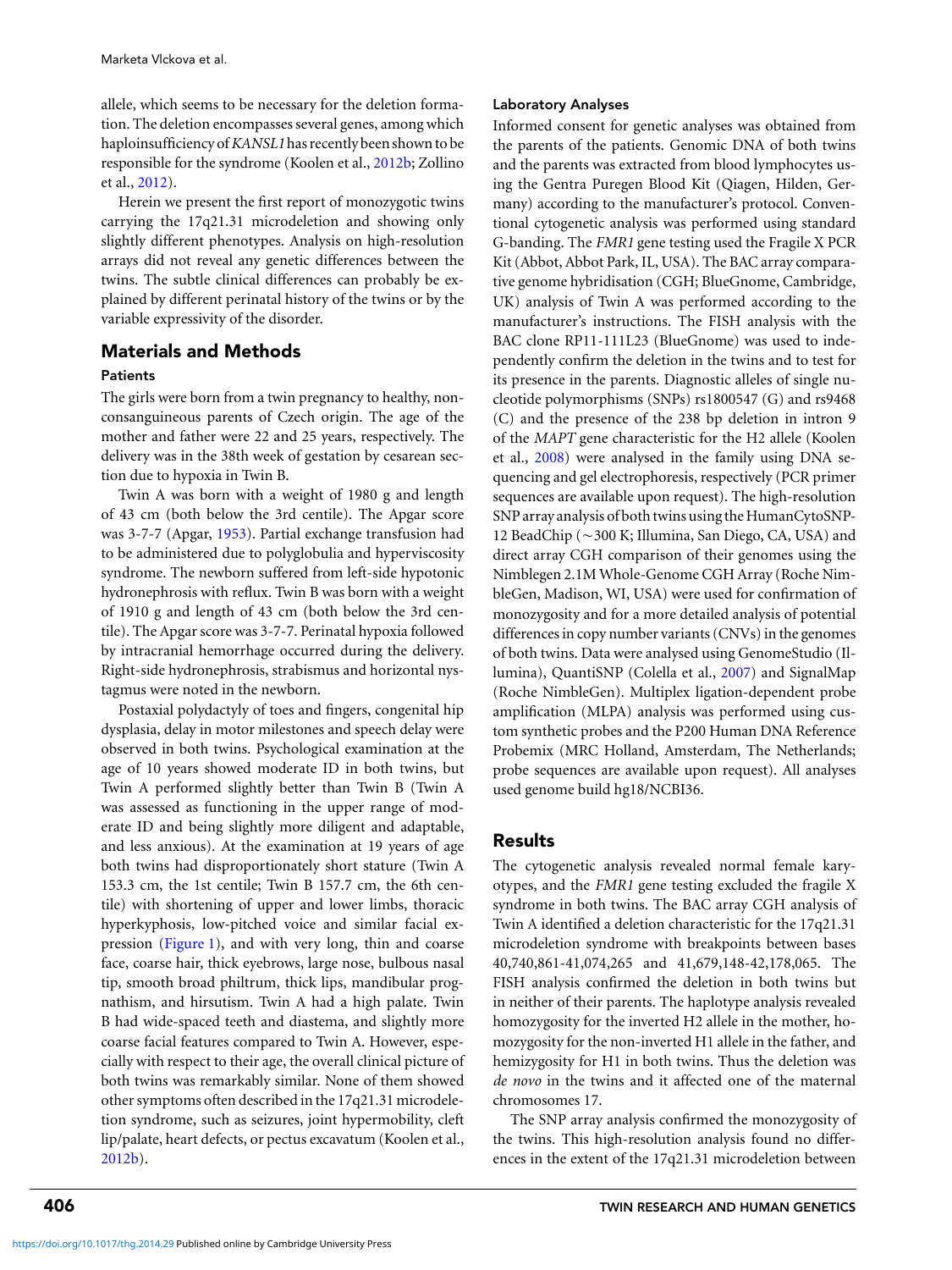<span id="page-2-0"></span>

#### FIGURE 1

(Colour online) Facial photographs of the patients at the age of 19 (top) and 23 years (bottom). Twin A is on the left, Twin B on the right. Features typical for the 17q21.31 microdeletion syndrome (long, narrow and coarse face, coarse hair, large nose with bulbous nasal tip, broad philtrum, thick lips, mandibular prognathism) and subtle differences between the twins (slightly more coarse facial features in Twin B) can be observed.

the patients (chr17:41,041,709-41,560,151; [Figure 2\)](#page-3-0). Both twins shared two additional CNVs, a 0.1 Mb long duplication in 10q26.3 (chr10:135,102,337-135,215,135) encompassing *CYP2E1*, and a 1.7 Mb long deletion in 16p11.2 (chr16:31,977,497-33,704,396) involving *TP53TG3*. Both these CNVs were located in highly polymorphic copynumber variable regions. The analysis with the highest resolution used (2.1M array CGH) did not detect any obvious CNV differences between the genomes of the twins. In several small regions copy number differences between the patients could not be excluded (chr18:14,184,640-15,370,613 and chr21:13,302,864-14,139,384 being most suspicious), but most of these segments coincided with complex segmental duplications, where the validity of the findings was questionable, impossible to confirm using standard methods and of uncertain clinical impact even if they were confirmed. The analysis of three of these regions where unique sequences could be targeted with custom MLPA probes (chr14:18,127,587-19,272,166; chr16:32,082, 491-34,128,024 and chr22:49,414,658-49,584,579) failed to confirm any copy number differences between the twins in these regions.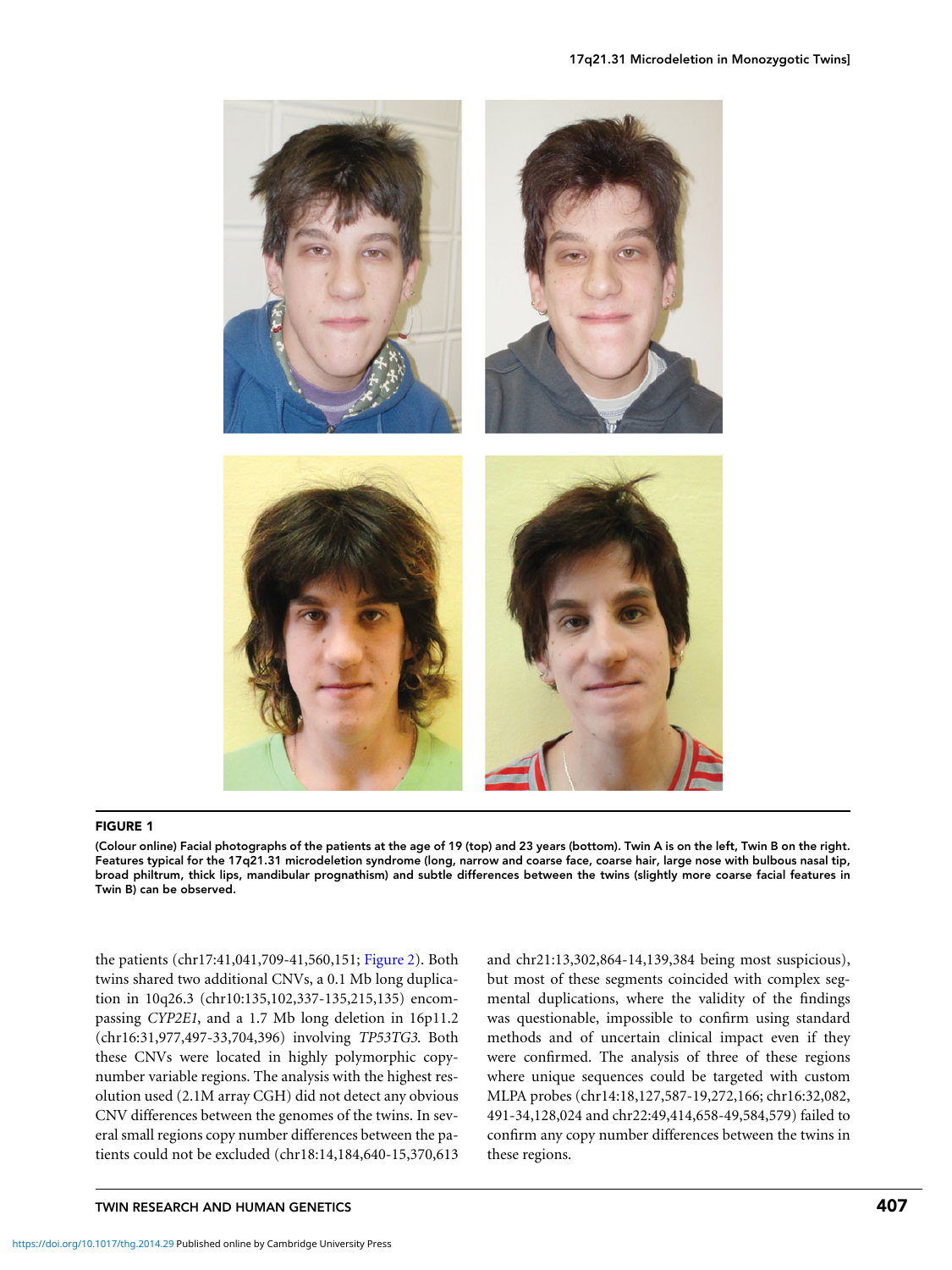<span id="page-3-0"></span>

#### FIGURE 2

SNP array analysis of the middle part of 17q in the patients. The deletions are marked by double arrows. In the diagrams of the B Allele Frequency (top panel in each twin) deletions are indicated by the absence of dots around the value of 0.5 (absence of heterozygous genotype AB). Concurrently, in the diagrams of Log R Ratio (bottom panel in each twin) the deletions are indicated by dots clustering below the value of 0.0 (decreased intensity of the signal).

## **Discussion**

To our knowledge this is the first description of monozygotic twins with the 17q21.31 microdeletion syndrome. The deletion was *de novo* on a maternal chromosome 17, although a low-level somatic and gonadal mosaicism could not be excluded (Koolen et al., [2012a\)](#page-4-0). The twin sisters showed only a subtle phenotypic discordance. Generally, discordant monozygotic twins are a valuable resource for the analysis of genetic, epigenetic or environmental variation contributing to the disease. The 17q21.31 microdeletion syndrome is one of a few clinically recognizable new syndromes with well-defined clinical outcome, and rare instances of affected twins could contribute to understanding the variability of this disorder.

The phenotypes of our patients were very similar and fully corresponded to the typical picture of the syndrome (Koolen et al., [2008\)](#page-4-0). The subtle phenotypic differences between the twins included a slightly more severe cognitive impairment and more coarse facial features with strabismus and horizontal nystagmus in Twin B. These differences prompted us to search for possible genomic differences. The 17q21.31 microdeletion was of the same size in both twins, and also the two other CNVs detectable at the 300K level were present in common and were unlikely to contribute to the phenotype. The 10q26.3 duplication encompassing *CYP2E1* is a common polymorphism possibly associated with alcohol addiction (Deng & Deitrich, [2008\)](#page-4-0). The 16p11.2 deletion around *TP53TG3* affected a very variable gene-poor pericentric region. Also, the direct comparison of both genomes using an even higher resolution (2.1M) did not yield any findings. Several suspicious CNV differences were located in highly polymorphic regions of segmental duplications, the structure of which made the confirmation of these aberrations difficult or impossible, and analysis of three of these regions failed to confirm any differences between the two genomes. However, it should be noted that these regions are susceptible to *de novo* events, and that any genomic differences between the twins could be expected to be in a mosaic state, further complicating their detection. In any case, due to the paucity of genes, these potentially differential CNVs were unlikely to affect the phenotype.

Several other studies focused on monozygotic twins with microdeletion syndromes and a different degree of phenotypic discordance. Ghebranious et al. [\(2007\)](#page-4-0) presented monozygotic twins with a 16p11.2 microdeletion and no other CNV differences, who showed similar phenotypes but severe aortic stenosis developed only in one twin. Most monozygotic twin pairs reported with 22q11 deletions were also phenotypically discordant. Singh et al. [\(2002\)](#page-5-0) reviewed five such pairs in whom no high-resolution whole genome analyses were performed to uncover potential genomic differences. The discordance in a recently identified monozygotic twin pair with a 22q11 microdeletion was explained by size differences of the deletions (Halder et al., [2012\)](#page-4-0), which however have not been confirmed using an independent method and are thus questionable. Rio et al. [\(2013\)](#page-5-0) reported a phenotypically and genetically discordant monozygotic twin pair carrying a 2p25.3 deletion in one twin and mosaicism with one third of cells with the 2p25.3 deletion, one third with a 2p25.3 duplication, and one third of normal cells in the other one. Other recent studies of monozygotic twin pairs discordant for breast cancer (Lasa et al., [2010\)](#page-5-0),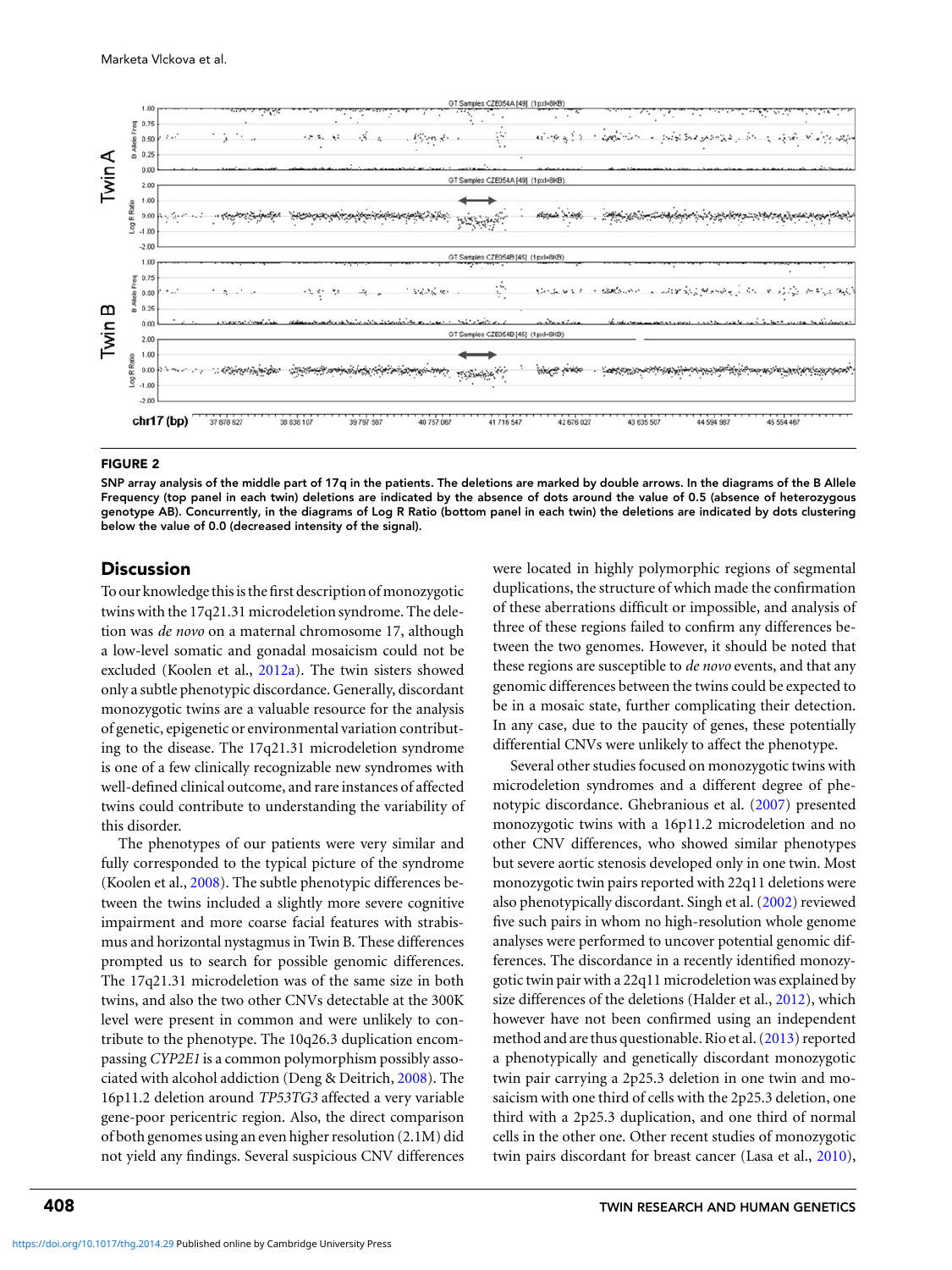<span id="page-4-0"></span>schizophrenia (Ono et al., [2010\)](#page-5-0) or congenital heart defect (Breckpot et al., 2012) also identified no CNV differences explaining the discordance.

In the absence of genetic differences, the twin discordance can be explained by epigenetics or environment (Czyz et al., 2012). The study of *DRD2* methylation in two pairs of monozygotic twins, one discordant and one concordant for schizophrenia, showed that the affected twin from the discordant pair was epigenetically 'closer' to the affected concordant twins than to his unaffected co-twin (Petronis et al., [2003\)](#page-5-0). Similarly, the affected twin from a monozygotic pair discordant for caudal duplication anomaly showed higher methylation of the *AXIN1* promoter than the unaffected twin, whose *AXIN1* methylation was higher than that of normal controls (Oates et al., [2006\)](#page-5-0). An epigenome-wide approach found that approximately one third of monozygotic twins had epigenetic differences in DNA methylation and histone modification (Fraga et al., 2005). Epigenetic marks were more distinct in twins who were older, had different lifestyles, and had spent less of their lives together, underlining the significant role of environmental factors in the process (Fraga et al., 2005; Kaminsky et al., 2009). Environmental factors could include the differences in the intrauterine environment and in perinatal and postnatal history, and the twinning process itself could play a role as well as stochastic factors can do (Czyz et al., 2012). Mosaicism resulting from later postzygotic genomic rearrangements or epigenetic changes can be difficult to detect, and it can differentially affect specific tissues (e.g., the brain) that are not accessible to testing. Another limitation of twin studies, including ours, which are using blood as the source of DNA, is blood chimerism, which can mask genetic or epigenetic discordance (Erlich, 2011).

In the case of our patients who show no CNV differences, all other factors mentioned above could contribute to their subtle phenotypic discordance. The currently emerging whole exome and whole genome sequencing approaches could identify possible genetic variation on the nucleotide level not addressed in our study, and epigenetic differences could also play a role. However, the simplest and likely sufficient explanation of the slightly discordant phenotype of the twins is in their perinatal history, which was clearly more severe in Twin B (perinatal hypoxia followed by intracranial hemorrhage). The differences in the clinical picture of our patients can also be the consequence of stochastic factors acting in the common inter-individual variability, and the variable expressivity of the 17q21.31 microdeletion syndrome.

# Acknowledgments

We thank the family of the patients for cooperation. Supported by grants CHERISH 223692 and CZ.2.16/3.1.00/24022 from the European Commission, DRO UH Motol 00064203 and NT/14200 from the Czech Ministry of Health, and SF0180027s10 from the Estonian Ministry of Education and Research.

#### References

- Apgar, V. (1953). A proposal for a new method of evaluation of the newborn infant. *Current Researches in Anesthesia & Analgesia*, *32*, 260–267.
- Breckpot, J., Thienpont, B., Gewillig, M., Allegaert, K., Vermeesch, J. R., & Devriendt, K. (2012). Differences in copy number variation between discordant monozygotic twins as a model for exploring chromosomal mosaicism in congenital heart defects. *Molecular Syndromology*, *2*, 81–87.
- Colella, S., Yau, C., Taylor, J. M., Mirza, G., Butler, H., Clouston, P., . . . Ragoussis, J. (2007). QuantiSNP: An objective Bayes Hidden-Markov model to detect and accurately map copy number variation using SNP genotyping data. *Nucleic Acids Research*, *35*, 2013–2025.
- Czyz, W., Morahan, J. M., Ebers, G. C., & Ramagopalan, S. V. (2012). Genetic, environmental and stochastic factors in monozygotic twin discordance with a focus on epigenetic differences. *BMC Medicine*, *10*, 93.
- Deng, X. S., & Deitrich, R. A. (2008). Putative role of brain acetaldehyde in ethanol addiction. *Current Drug Abuse Reviews*, *1*, 3–8.
- Erlich, Y. (2011). Blood ties: Chimerism can mask twin discordance in high-throughput sequencing. *Twin Research and Human Genetics*, *14*, 137–143.
- Fraga, M. F., Ballestar, E., Paz, M. F., Ropero, S., Setien, F., Ballestar, M. L., ... Esteller, M. (2005). Epigenetic differences arise during the lifetime of monozygotic twins. *Proceedings of the National Academy of Science of the U S A*, *102*, 10604–10609.
- Ghebranious, N., Giampietro, P. F.,Wesbrook, F. P., & Rezkalla, S. H. (2007). A novel microdeletion at 16p11.2 harbors candidate genes for aortic valve development, seizure disorder, and mild mental retardation. *American Journal of Medical Genetics Part A*, *143A*, 1462–1471.
- Halder, A., Jain, M., Chaudhary, I., & Varma, B. (2012). Chromosome 22q11.2 microdeletion in monozygotic twins with discordant phenotype and deletion size. *Molecular Cytogenetics*, *5*, 13.
- Kaminsky, Z. A., Tang, T., Wang, S. C., Ptak, C., Oh, G. H., Wong, A. H., ... Petronis, A. (2009). DNA methylation profiles in monozygotic and dizygotic twins. *Nature Genetics*, *41*, 240–245.
- Koolen, D. A., Dupont, J., de Leeuw, N., Vissers, L. E., van den Heuvel, S. P., Bradbury, A., . . . Parker, M. J. (2012a). Two families with sibling recurrence of the 17q21.31 microdeletion syndrome due to low-grade mosaicism. *European Journal of Human Genetics*, *20*, 729–733.
- Koolen, D. A., Kramer, J. M., Neveling, K., Nillesen, W. M., Moore-Barton, H. L., Elmslie, F. V., ... de Vries, B. B. (2012b). Mutations in the chromatin modifier gene KANSL1 cause the 17q21.31 microdeletion syndrome. *Nature Genetics*, *44*, 639–641.
- Koolen, D. A., Sharp, A. J., Hurst, J. A., Firth, H. V., Knight, S. J., Goldenberg, A., . . . de Vries, B. B. (2008). Clinical